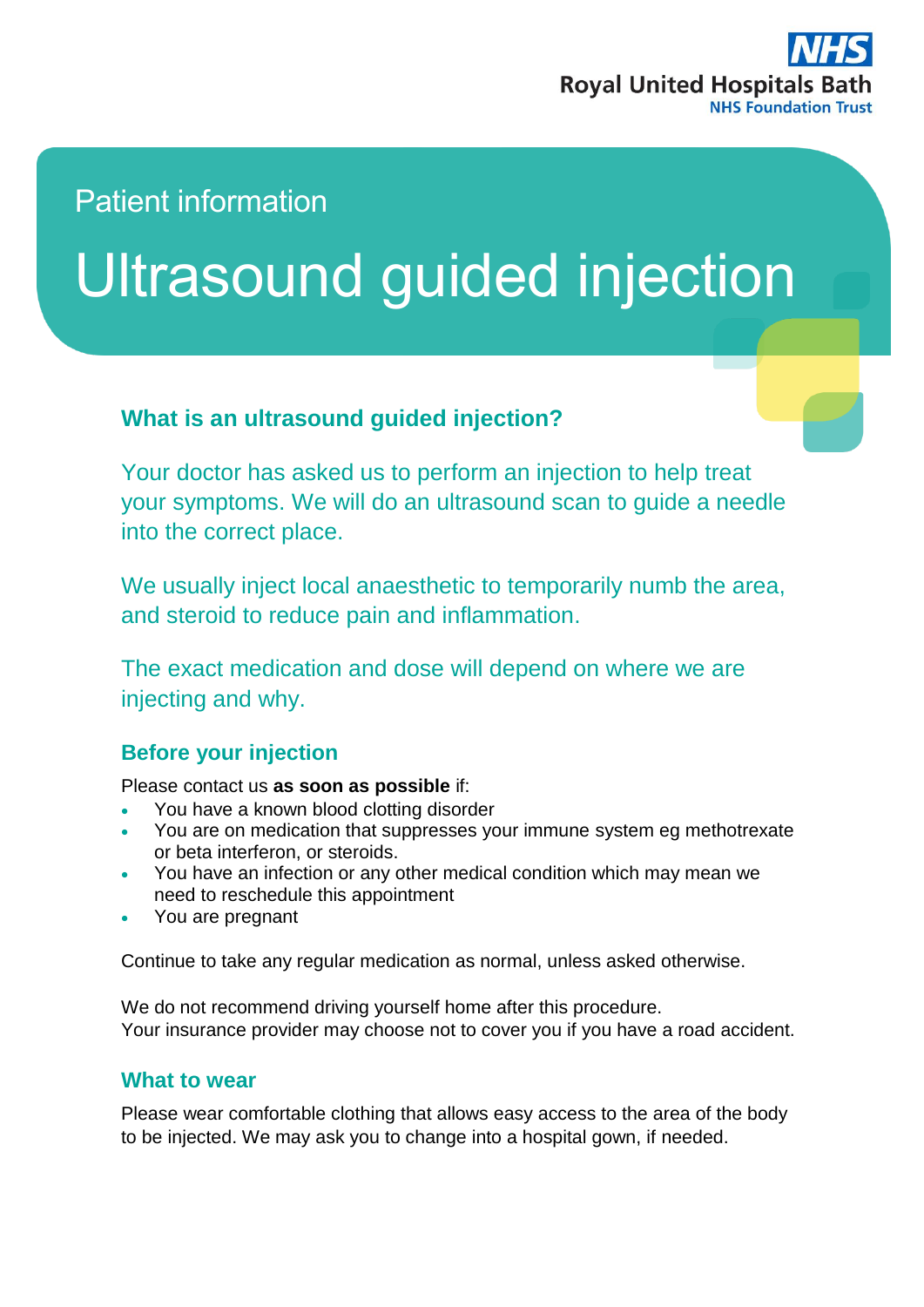

#### **What to expect after your injection**

Steroid injections can take a few days to have a noticeable effect.

The steroid lasts for up to six weeks but the effects of the injection can sometimes last much longer. Your doctor will normally arrange a follow-up appointment with you after your injection.

#### **Risks and possible complications**

There are small risks associated with this injection, which you should be aware of before you proceed. The radiologist doing your procedure will talk you through this when you arrive.

- **Discomfort:** You may experience some discomfort immediately after the procedure. This is usually mild and can be helped with over-the-counter painkillers if required.
- **Bleeding:** This is unlikely to cause you a problem. If you have a medical condition that affects your blood clotting, please let us know in advance.

If you are on anticoagulant or antiplatelet medication, you are more likely to experience bruising and bleeding, please let us know about this when you come in for your injection.

 **Infection:** If you experience redness, swelling or tenderness around the injection site, please see your GP or a walk-in clinic within 24 hours as this may require treatment.

## **Additional risks of steroid injections**

- **Change in glucose control:** If you are diabetic, particularly if you are on insulin, you may experience low or high blood glucose levels after a steroid injection. Please monitor this closely after the procedure until it returns to your normal pattern.
- **Steroid flare:** Occasionally steroid injections can temporarily worsen your symptoms temporarily. This is not common. If you are concerned about this, then please see your GP or contact the doctor who referred you.
- **Facial flushing:** This is not common. If this does happen, it is temporary and typically goes away within a couple of days.
- **Skin depigmentation:** Occasionally steroid injections can cause the skin around where the needle has been inserted to become slightly paler in colour.

#### **After this procedure**

A radiologist will provide a written report for this procedure for the doctor or healthcare professional who requested it.

Your doctor or healthcare professional will be able to access this report electronically. They will then contact you to arrange a follow up appointment, to discuss the results and your ongoing care.